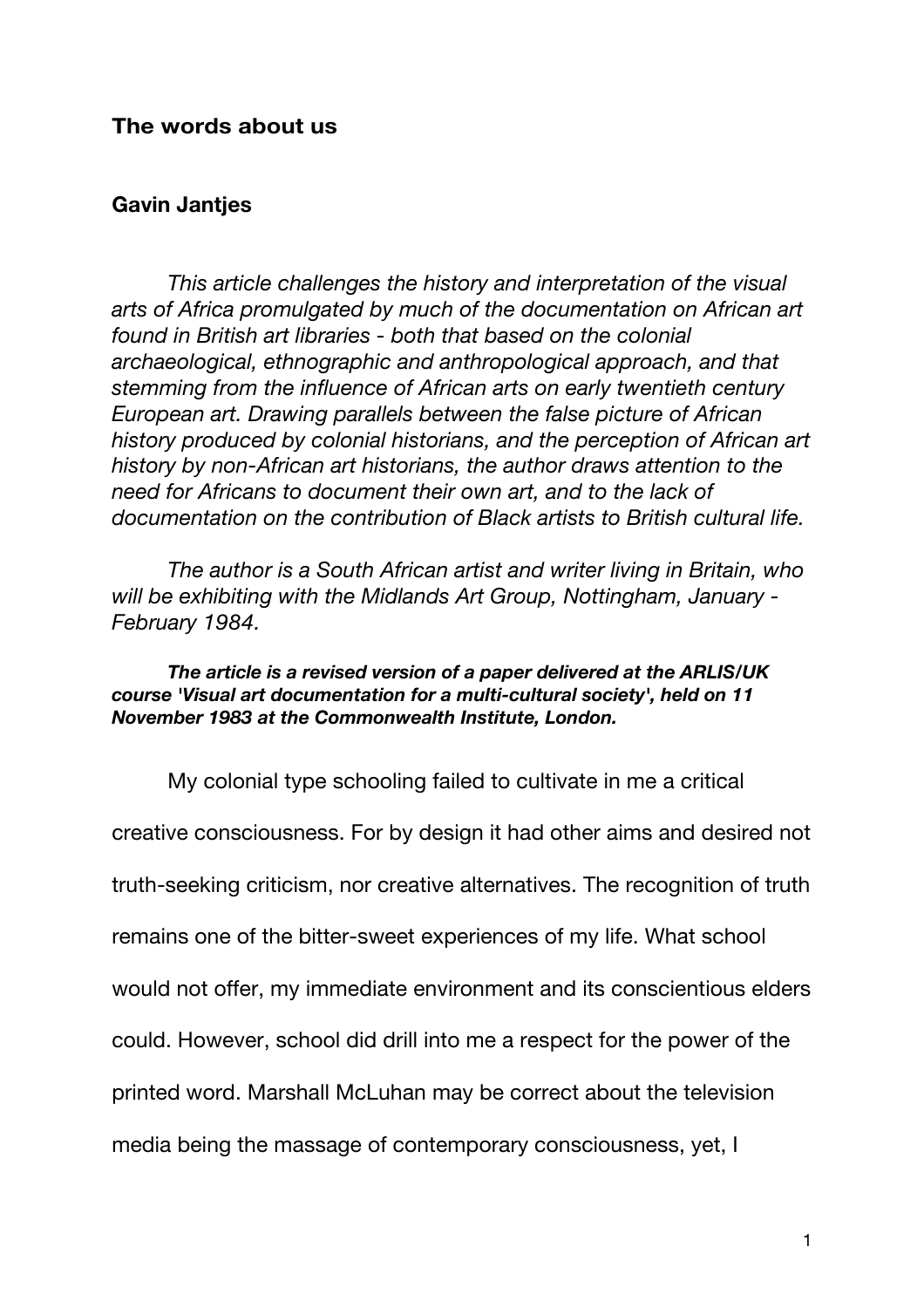believe, the media of influence on the visual arts is still from Gutenberg's galaxy of movable letters. So I read the literature on and about African art with scrutinous, suspicious eyes. Often reading the blank spaces between the set lines of type to find the truth. Like the blind reading braille, I feel my way through what is physically there on the page, to the 'abstract' truth in the mind.

Let me start by saying that contemporary understanding of the visual arts of Africa has been shaped not by our words but by the words about us.

The Library is regarded by most as a storehouse of information and knowledge. Yet in the case, or better said, the bookcase of African art, there is a vast amount of short-sighted presumption, misinformation, taboos and downright racist lies. There have been books on African art on British bookshelves for decades and at the times when this society was an acknowledged mono-ethnic, ethnocentric culture. Through all those decades the quantity of documentation has increased but its quality leaves much to be desired. It would be wrong to assume that the books in British libraries on African arts are there as an acknowledgement of Britain being a multi-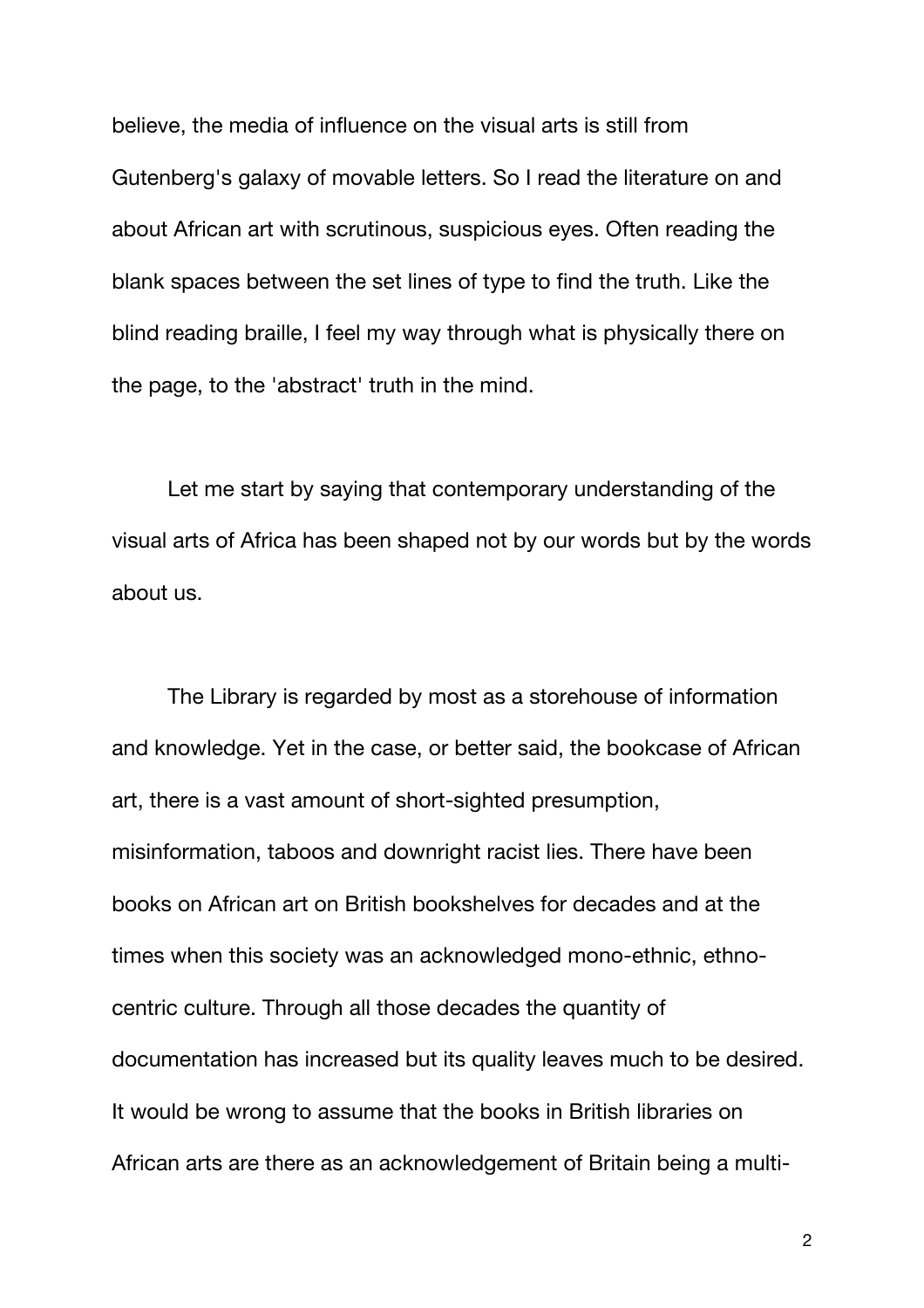cultured society or that these books could constructively contribute to a solution of the ever growing problem of racialism. The hard scab of Britain's festering racial sore has not dried up and dropped off over these many years. On the contrary it is still there being cosmetically treated as if it were a pimple on her beautiful face.

The question arises, why put books on African art into British libraries? What would be truthful and under the circumstances perhaps Utopian reasons for such an act? I find three reasons. The first is that cultures should be brought together, for it is the proximity of cultures that creates a reciprocity of ideas and promotes development; cultural awareness breeds respect for and equality amongst humans. The second, is the need to illustrate the structures, the beliefs and energies that hold together the exotic surface of the African continent's expression. Finally, as information for the practising artist and student of the arts, it offers insight into other modes of expression, tracing the origins and development of these modes up to the present; and demonstrates the skill, craftsmanship and innovation of artists.

If documentation could truly offer us this we would all be richer in the experience of it. This multi-cultural society could become, simply, a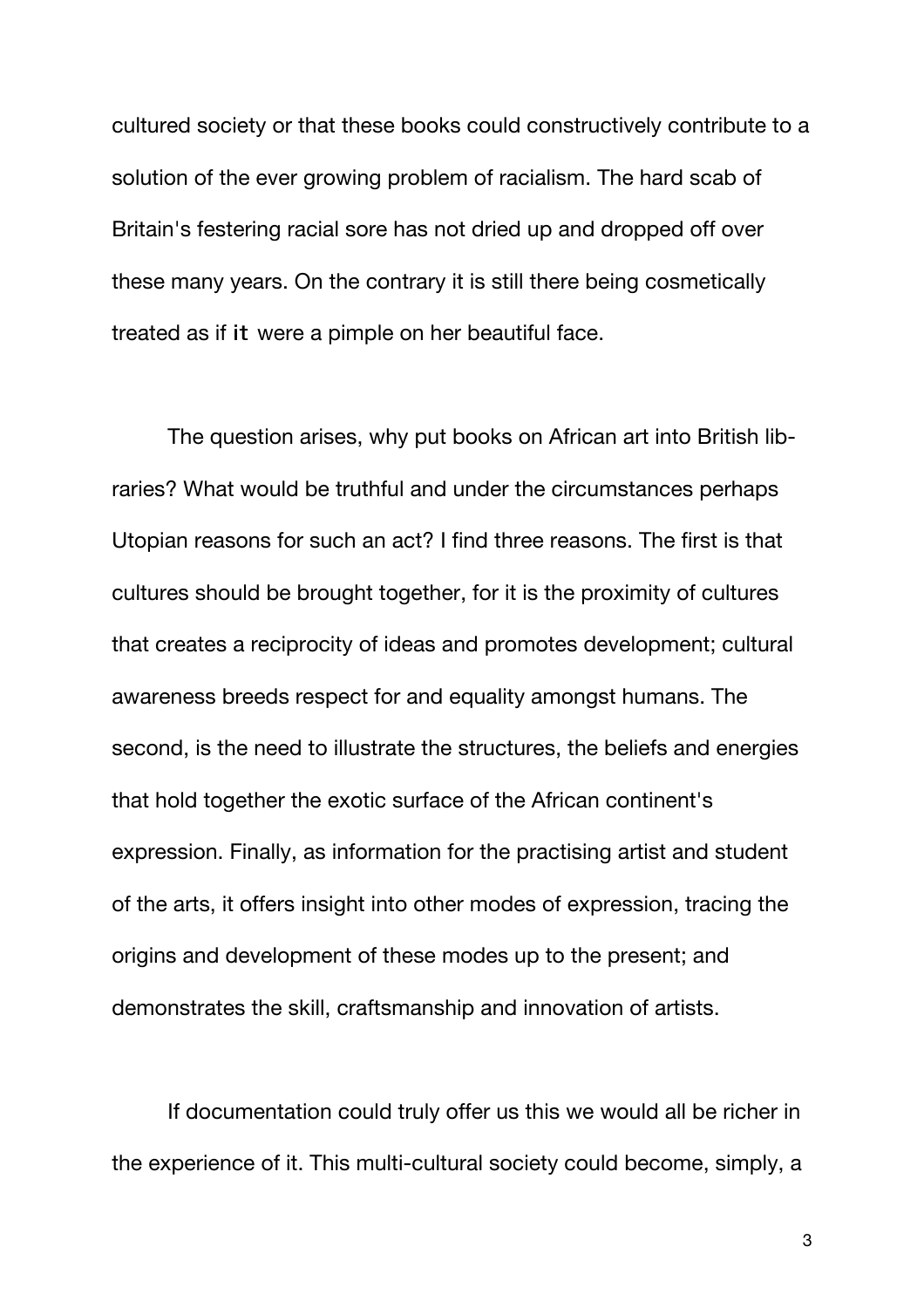cultured society. One in which all cultures were treated, documented, debated and presented with equal respect. The reality of the documentation of our art is far removed from that.

Two major phases of European interest laid the foundations for the documentation of African art. They are science and aesthetics and both arose within the period of colonial rule. From the preface to the first edition of the British Museum's 'Handbook to the Ethnographic collection' published in 1910, I read:

'At no period in the world's history has any one nation exercised control over so many primitive races as our own at the present time ... '

It also explains to the museum visitor:

'The great amount and variety of available information on the peoples of the whole uncivilised world, their beliefs, habits and productions, have rendered concise treatment a necessity; but it is hoped that even this short abstract from an immense material will enable the visitor to grasp the scientific value of ethnographic objects, and to perceive their relation to the products of more advanced civilisations exhibited in other parts of the Museum.'

It points to the nature of Europe's relationship to Africa that those

who initially documented our art came from the realm of science and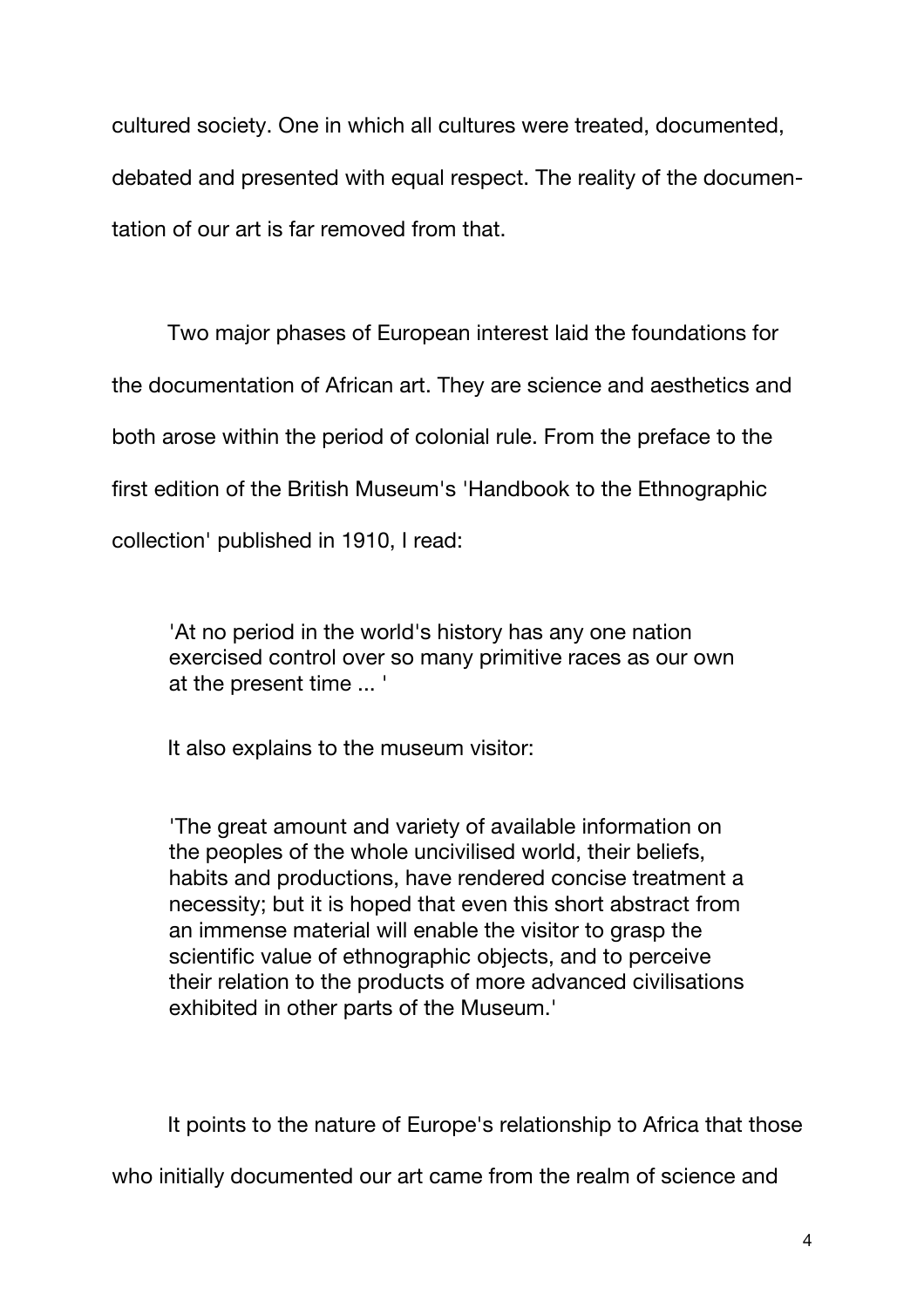not from the humanities or the arts. We were examined, not appreciated. Our cultural body was painstakingly dissected by colonial archaeologists, ethnographers and anthropologists who studied each segment separately from the other. From then on African art was generally put into categories that were out of context. The new home for much of our art became the cold, glass cases and vaults of the socalled primitive art museums of Europe. Our art became artefact. It was submerged in a context of underdevelopment and branded with a permanent stigma of ethnography.

The preface to the second edition of the British Museum's Handbook, published fifteen years later, tells me that:

'Ethnography is that branch of the general science of man (anthropology), descriptive of the manners and customs of particular peoples, and of their development from savagery toward civilisation. Although the word in its strict sense embraces the manners, customs, beliefs of all peoples, including those of Europe, it is more especially concerned with those races which have no written records and are unknown to history.'

Today in this multi-cultural society one liberally refers to cultures not indigenous to Britain as Ethnic or Minority; but, then mostly in reference to the cultures of the so-called underdeveloped, third or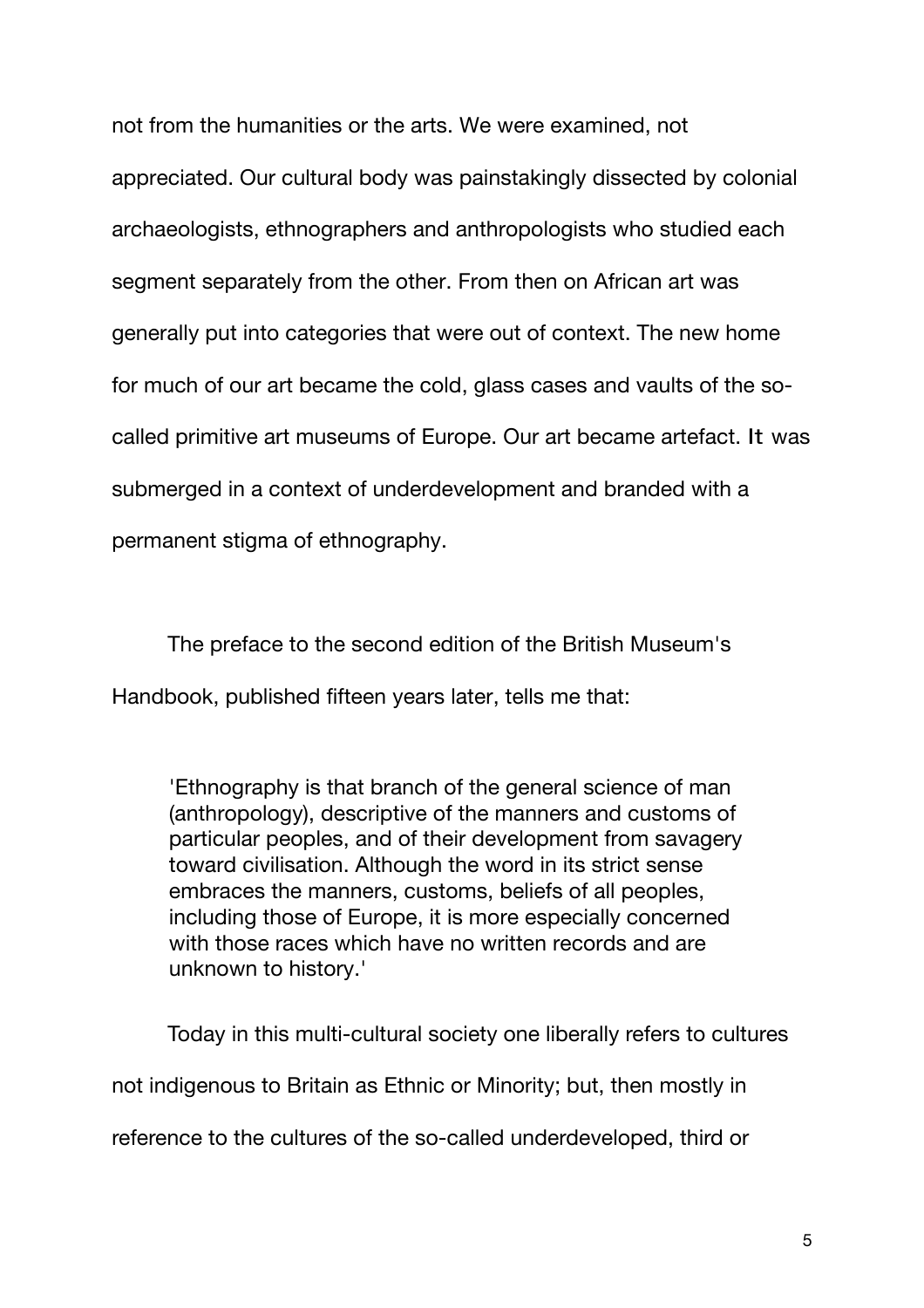developing world, or any other pathetic adjective one cares to use.

The next wave of interest in Africa's visual art does have its roots in the arts; an indication of improvement some would say. Europe's avant-garde poets, writers and artists of the early nineteen hundreds took it up in their work. They decorated their homes and places of work with African art. Their appreciation was of our arts' expressive energy, its brilliant use of abstraction and 'its sheer aesthetic splendour. African art became the catalyst for the most fundamental change in European artistic expression. Yet this changed very little or nothing for the people of Africa and their cultures, and, in particular for the artists. Similar to the use of our forefathers' manpower in the era of slavery, Africa's cultural achievements were used to enhance the development of non-African cultures. This new use of our art created new forms of documentation which aimed to transmit the arts' plural aesthetic harmonies. However it lacked insight into the cultural foundations on which these now uprooted works once stood. What started off as aesthetics often deteriorated into exoticism.

Our art, both traditional and contemporary is not a conglomeration of characteristics, curiosities, or things. It is the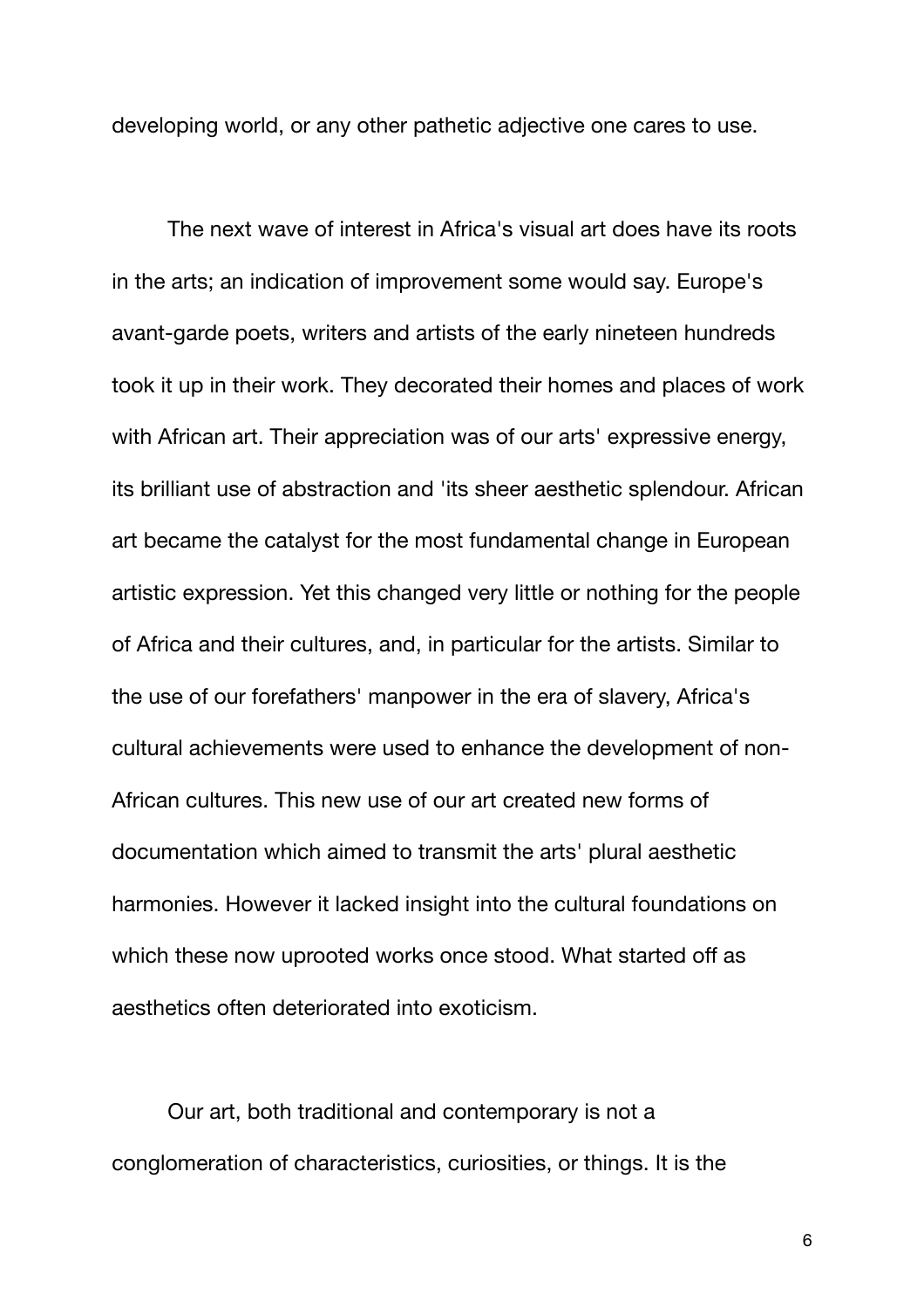superstructure, the dynamism and creative potential of a culture, that make art possible and nourish creative expression. Documentation which fails to recognise this fact cannot sustain a genuine appreciation for its subject.

A logical way to create new documentation was to combine the available material. Yet it did not suffice for art is not as simple as that. Art, I believe, aims to express the established cultural knowledge using the ·generative energies bestowed upon a culture by a people as they shape it. Art and culture are therefore not synonymous, Art is the complex expressive heart of a cultural body. (It should also not be confused with the repetitive mode of cultural practice called tradition). Art is always sociological, philosophical, historical, emotional, aesthetic, poetic and truthful. Combining documentary material with a bias to colonial ethnography, and, full of exotic simplification, could hardly do' justice to a subject so complex and important, I say important because the documentation of any part of the arts of any nation implies the making of its art history.

The documentation of Africa's general history provides me with a comparative example to illustrate this point. A volume of Africa's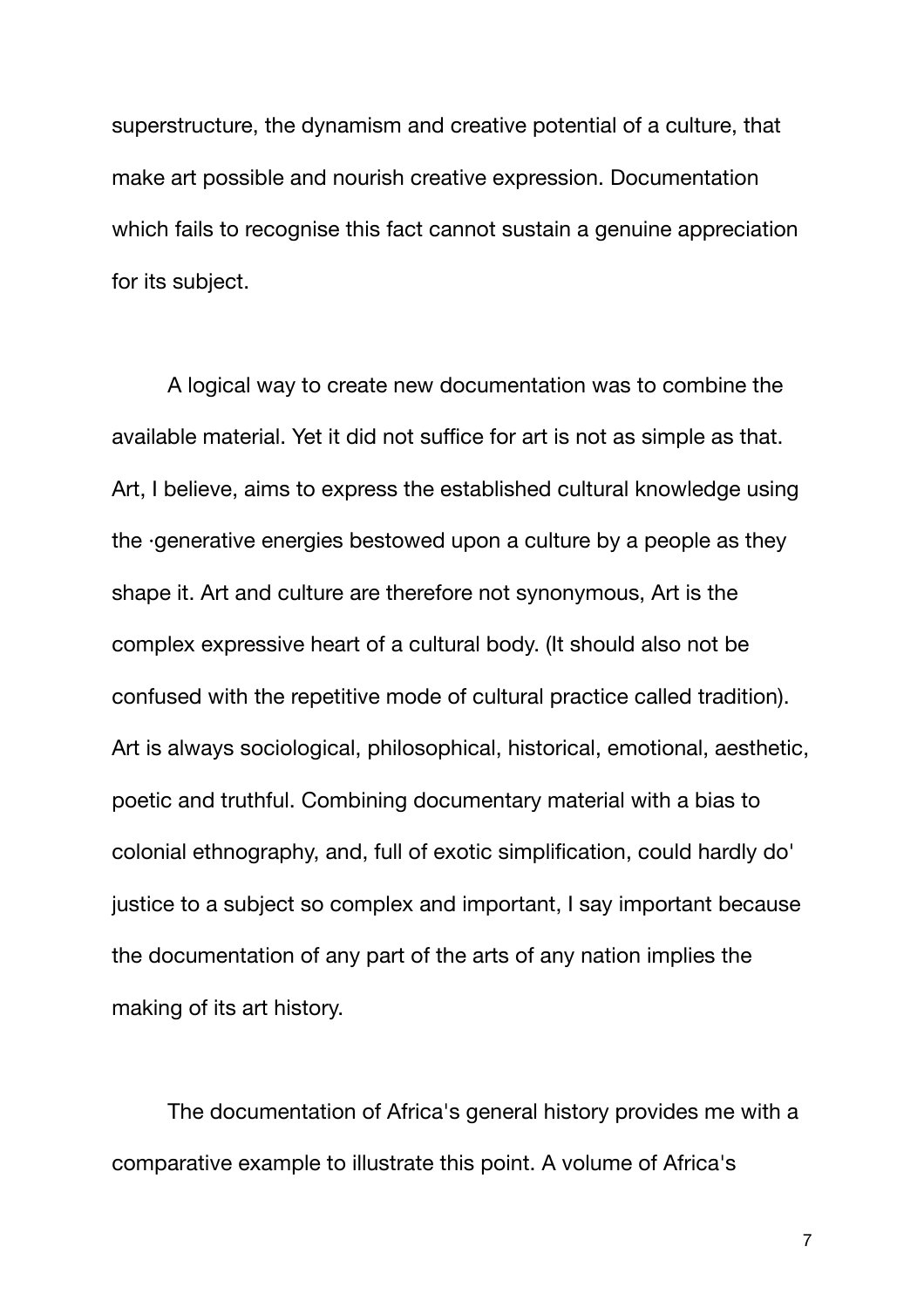general history published in the fifties or earlier would, I believe, read to the then contemporary African, presuming he or she was progressive in their thinking, like a fairy tale. It had very little to do with them even though its title implied that it should. It was about other non-African peoples' actions, mostly against their forefathers. Colonial history, as this documentation should rightly be called, centred around the myth that Africans had no history except that which colonialism had defined. Yet the focus of this documentation were the actions of the colonisers themselves. Colonial history was force-fed to Africans through the colonial education system. A system intolerant to criticism from those caught up in it. To the uncritical African this history was believed to be his, thus, history was transformed into a tool for colonial oppression. A tool to subjugate Black people and justify White domination. Every publisher, librarian, and school teacher who used this tool consciously or not became an accessory to the inhuman crime of colonialism.

Important for the independence struggle in Africa was the acknowledgement by the revolutionary leadership of their living under a false concept of history. It was a step toward intellectual independence, forcing a reassessment of the past and a vital new look at the future. Africans realised that they had a history and that their struggle for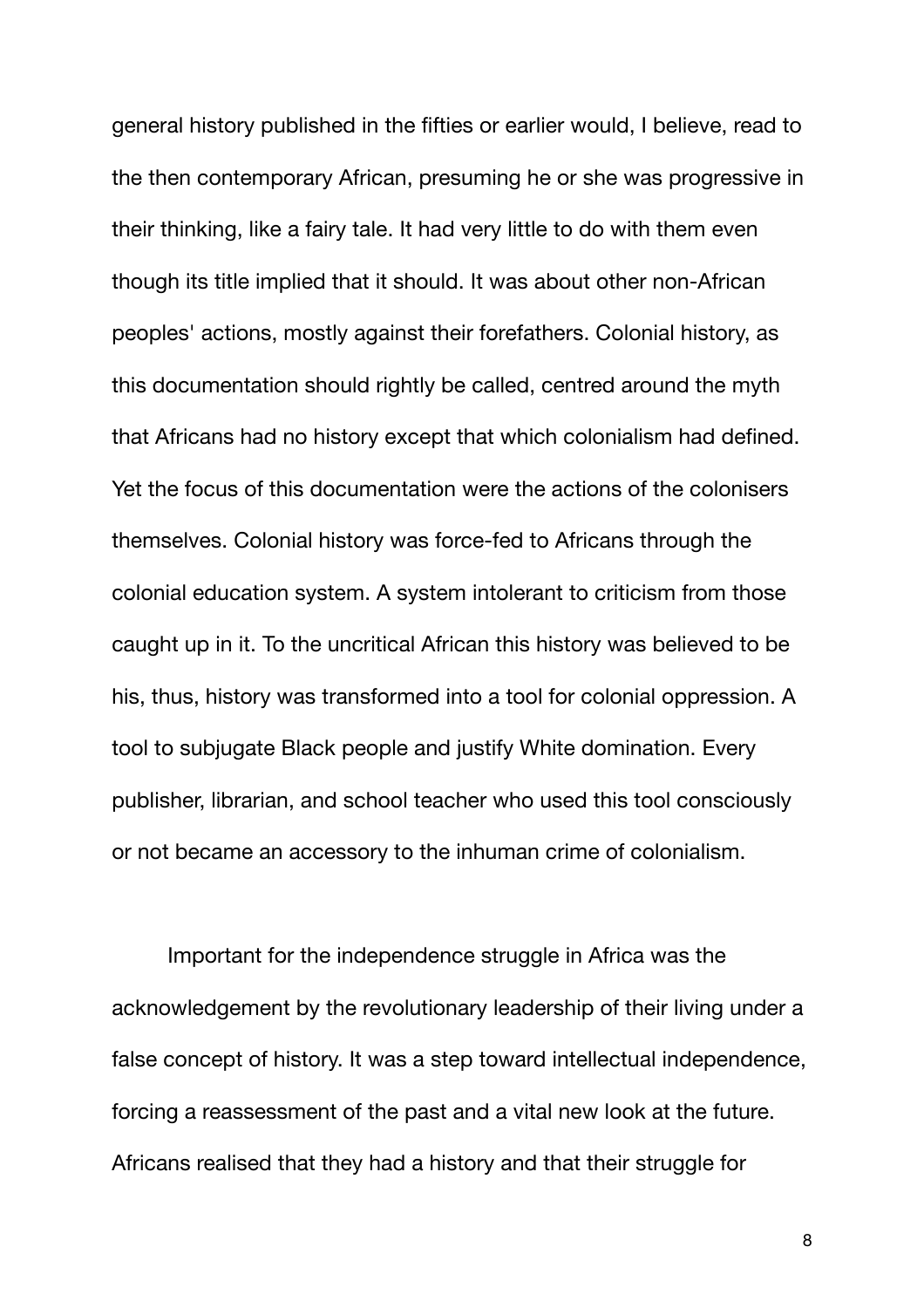independence was the making of history. Today I am able to find African history books which in essence are quite different to those of the early fifties. Their authors (mostly African), have filled them with an African presence. This new documentation removes Black people from the mythical no-mans-land of colonial history and plants them into the earth of truth on top of their ancestral roots.

Visual arts documentation bears remarkable similarities to colonial history. One can surely say that Africa is having its art history defined for it by others. Close to one hundred per cent of the people exhibiting, categorising and documenting our visual art are non-African. Colonial thinking permeates this documentation and I have found it, without surprise I must add, in very recent publications. My lack of surprise stems from the knowledge that we have had no cultural revolutions in Africa; also that Africans have little or no control over the publication of this documentation. Speeches by revolutionary leaders about the need to revitalise cultures remain rhetoric as long as no programmes for a change in cultural praxis are undertaken. African governments have yet to lift the visual arts and its documentation on to the bottom rung of the 'priority' ladder. The contemporary consciousness toward Africa's visual arts has been influenced not so much by African artists as by European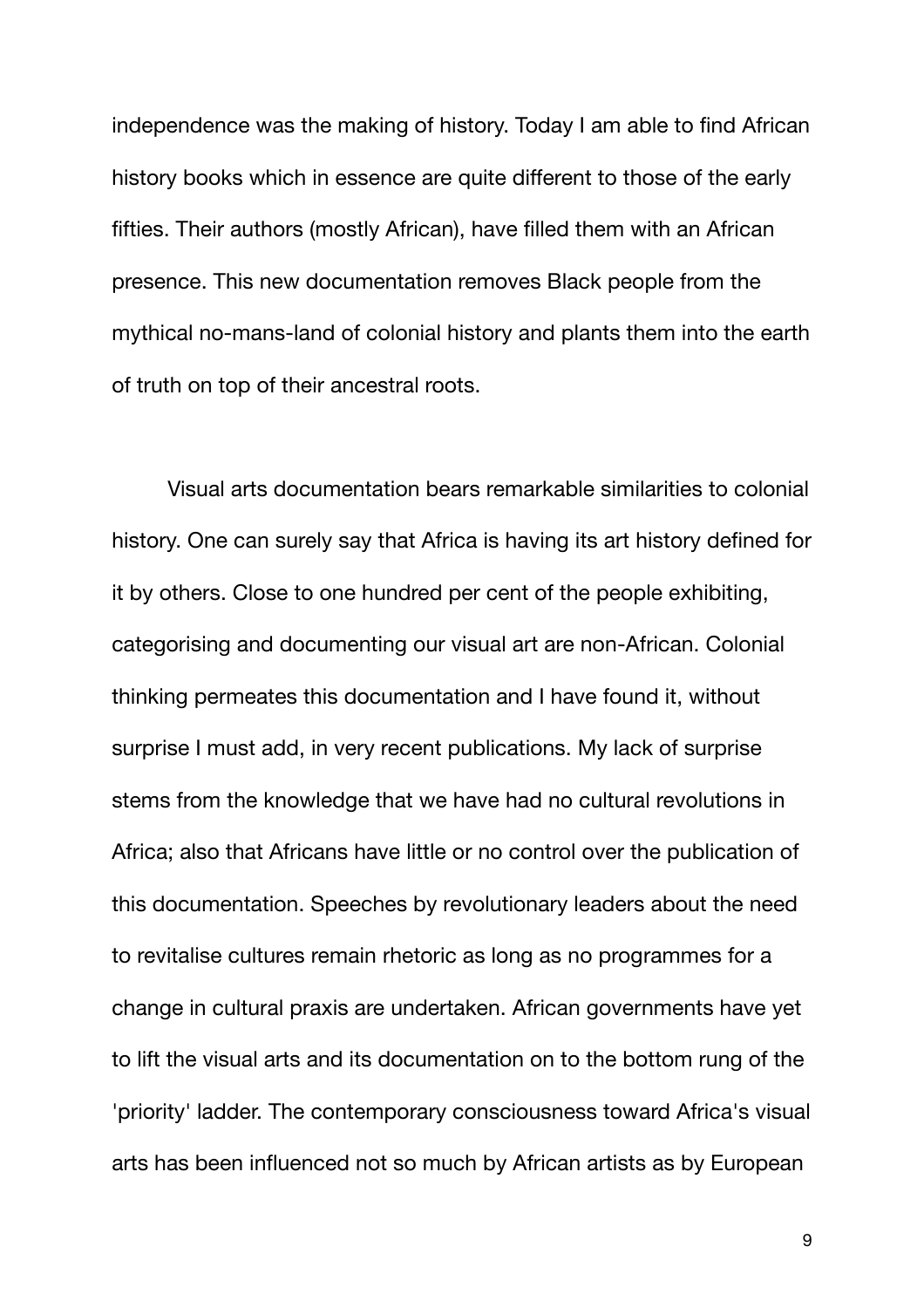and American art historians, critics, museum curators etc., and even private collectors. In short, the documentation of our art lacks an indigenous voice. Ulli Beier notes in the conclusion to his very good book 'Contemporary art in Africa<sup>'1</sup> that:

'On the whole the artists, as is natural, have been less vocal than the writers and much less inclined to prop up their creative work with theories.'

This makes all artists appear to be lacking a theoretical basis to their work and generally accept that others should theorise and vocalise for them, UIli Beier not excluded.

Progressive art critics are only too glad to have some documented information about an art form of which they know very little or nothing; even better if the information comes directly from the artist who creates it. They are unmoved by yet another rehash of the old ethnographic data or a photocopied curriculum vitae and price list set out at the exhibition entrance. An important part of the documentation of African art and in particular African contemporary art is the exhibition catalogue. When a catalogue embodies an African presence such as the wonderful catalogue for the 'Nigerian treasures' exhibition, shown recently at the Royal Academy, with a text by Ekpo Eyo, its contribution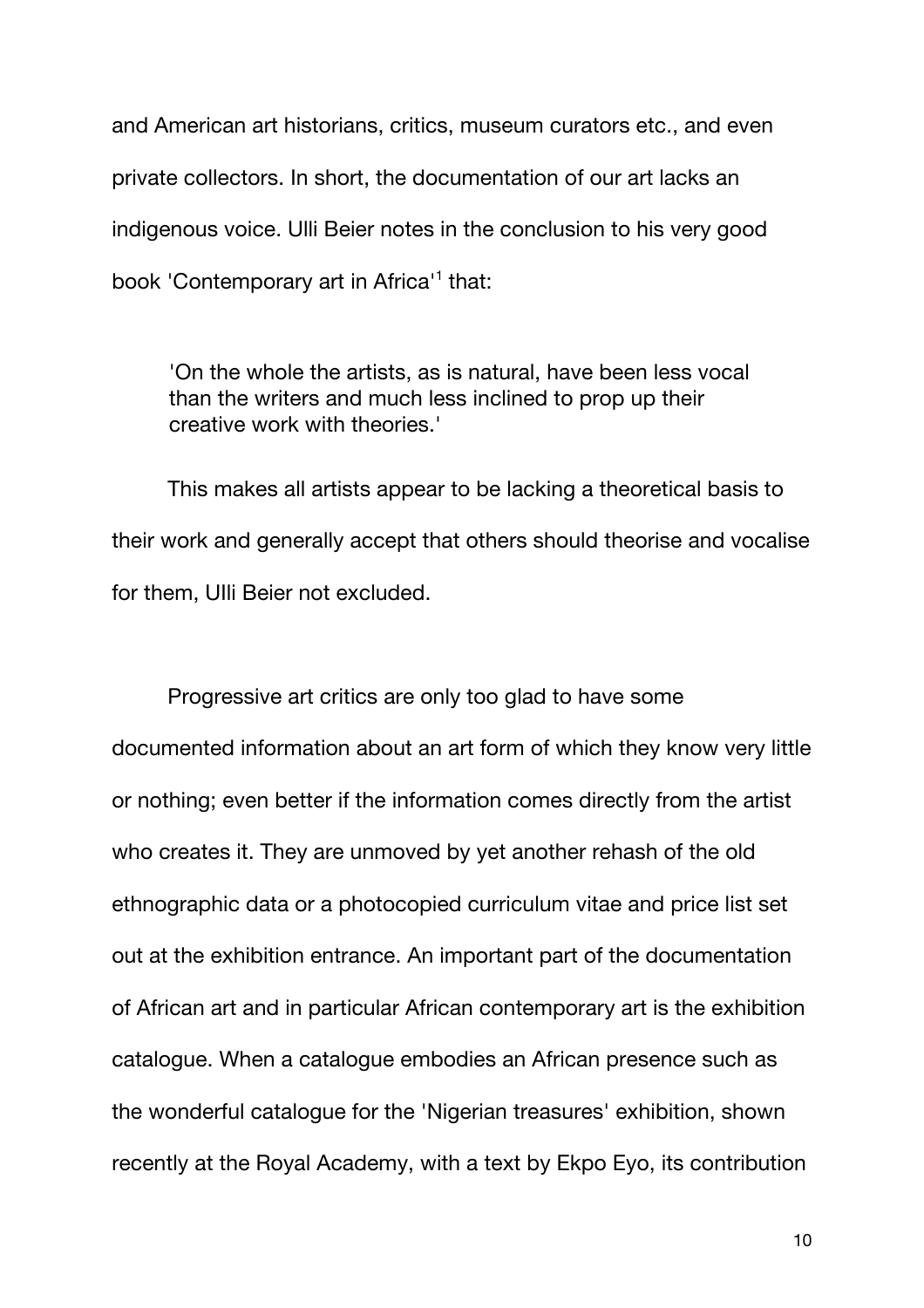toward a reappraisal of African art becomes apparent. Ekpo Eyo is an almost singular voice in a grand choir of off-key singers singing their praise of our art. There is a strong need to multiply our voice and get the choir into harmony. I will not go as far to say that only Africans should write about their art, that would be foolish and racist, but I would appeal to publishers to create more opportunities for our scholars to get a word in edgeways, and to those concerned with international cultural exchange to encourage the quiet Black voice to increase in volume and temper. Recognising that intellectual independence does not arise from sympathy but from genuine struggle by those denied to express their viewpoints, it is very much up to Africans themselves to work for, and along with, those who aspire to a truthful Black art history.

The flow of Africa's history seems blurred in visual arts documentation. Frank Willett mentions this problem in *'African art* today'

'When writing about traditional African art it is customary to write in the present tense without repeatedly indicating that only one point in time is being described. In consequence, the idea has arisen that African art was unchanged until the relatively recent impact of outside influences such as Islam and European traders and missionaries.'

Documentation which treats traditional and contemporary art in

the same breath denies its readers enlightenment to the achievements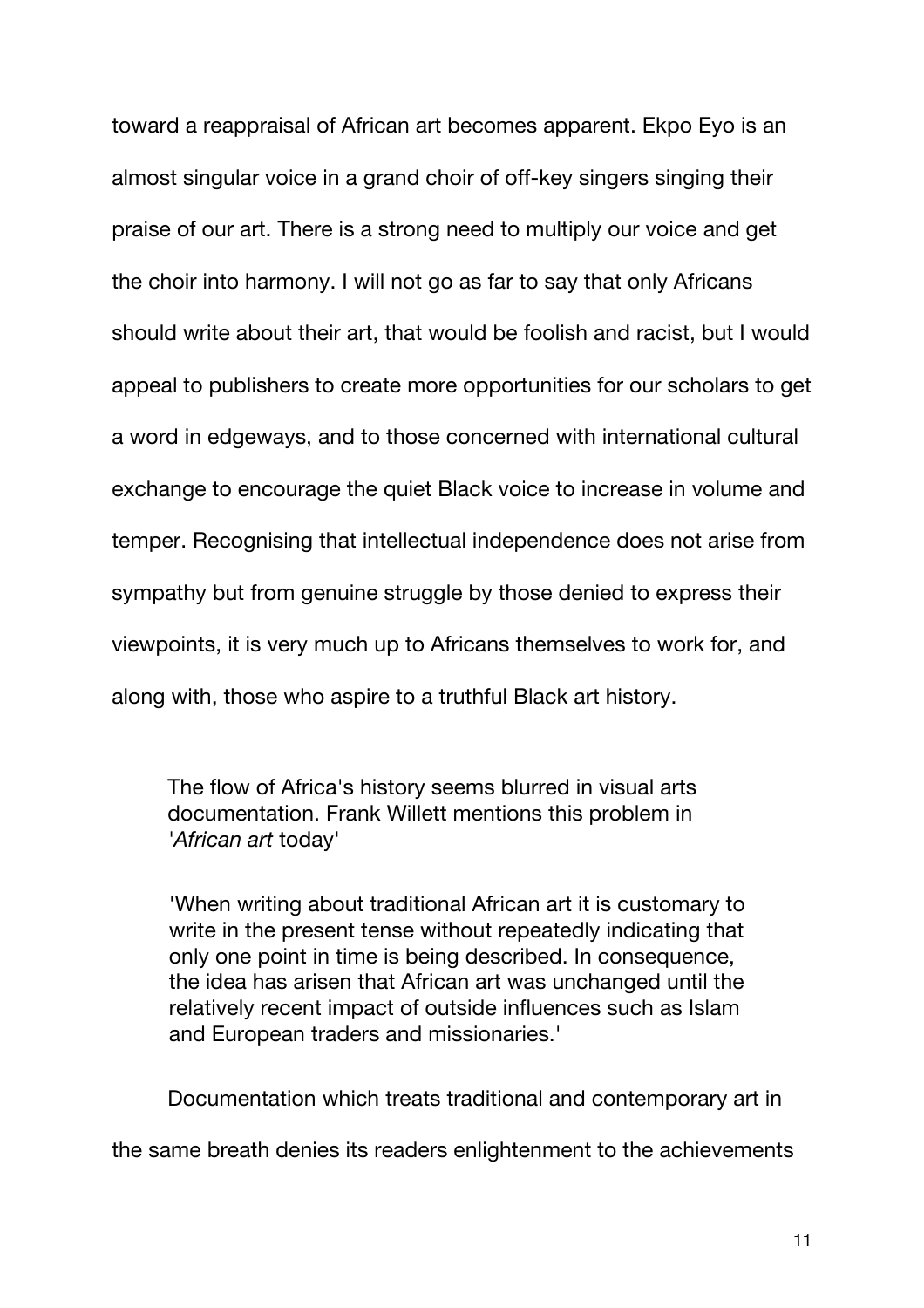of our contemporary artists in the interpretation of their world. Art criticism which expects all our contemporary expression to be a depiction of Amos Tutuola's 'My life in the bush of ghosts', should realise that it is 1983. The ghosts we have today are of a different kind and perhaps more frightening than those in Tutuola's brilliant mythical tale. Things have been falling apart in Africa for a long time but in some instances new positive things have appeared. To overlook these developments and act as if they have no effect on art would be to behave like the Pre-Raphaelites or the romanticists of the Negritude movement. New perceptions and ideas have been expressed in our contemporary art, changing the overall character of the work, that is, its style and structure etc. We have to perceive these new works in the context of existing expectations and practices in art, to understand their full meaning. One cannot write today about the work of Valente Malangatana, Bruce Onebrakpeya, or Henry Tayali using a literary style which has the feel of an age Frobenius could have lived in.

When writing about other people's art one does not only expose one's knowledge of their culture but also one's appreciation of them as fellow human beings who share this earth. In many spheres of coexistence the Africans full humanity has to be recognised. This makes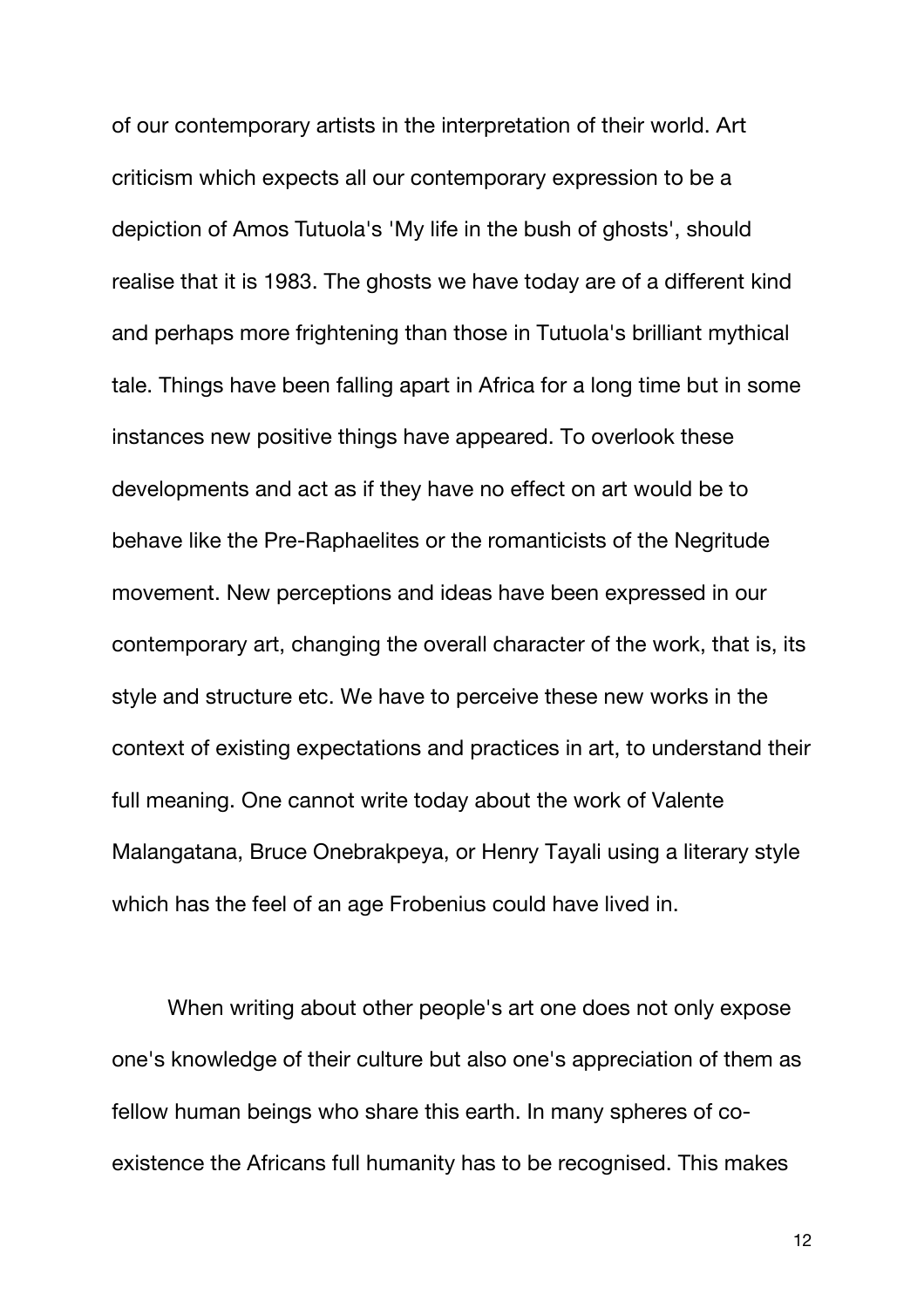the recognition of African cultural achievements a difficult task for those

who seek to document them and communicate them.

'The Art of Black Africa' <sup>2</sup> is the title of a book published in England as recently as 1972, its opening words are:

'African art is rooted in religion ... For African works of art are nothing less than media designed for supernatural power.'

These are the words of Or. Elsy Leuzinger, a 'specialist' on African

art and a professor of art history and pre-history, who in an earlier

publication wrote:

'Whoever comes in contact with African plastic art perceives at once that it suggests a sublime spirituality. Half-closed eyes and forms that have nothing in common with nature, attain almost to a higher verity. A breath from the beyond wafts towards us; forces radiate, strike us, and reverberate in perpetual interaction .... One's interest is aroused and one asks oneself: Who are the people who created such works? Whence do they obtain their power?'

The answers I found in her 1979 publication under the chapter

heading 'The artist':

'The most accomplished African artists are those who remain faithful to tribal traditions, for so long as they remain true to the ancient beliefs they bring to their work the necessary intensity and experience .... In each style art can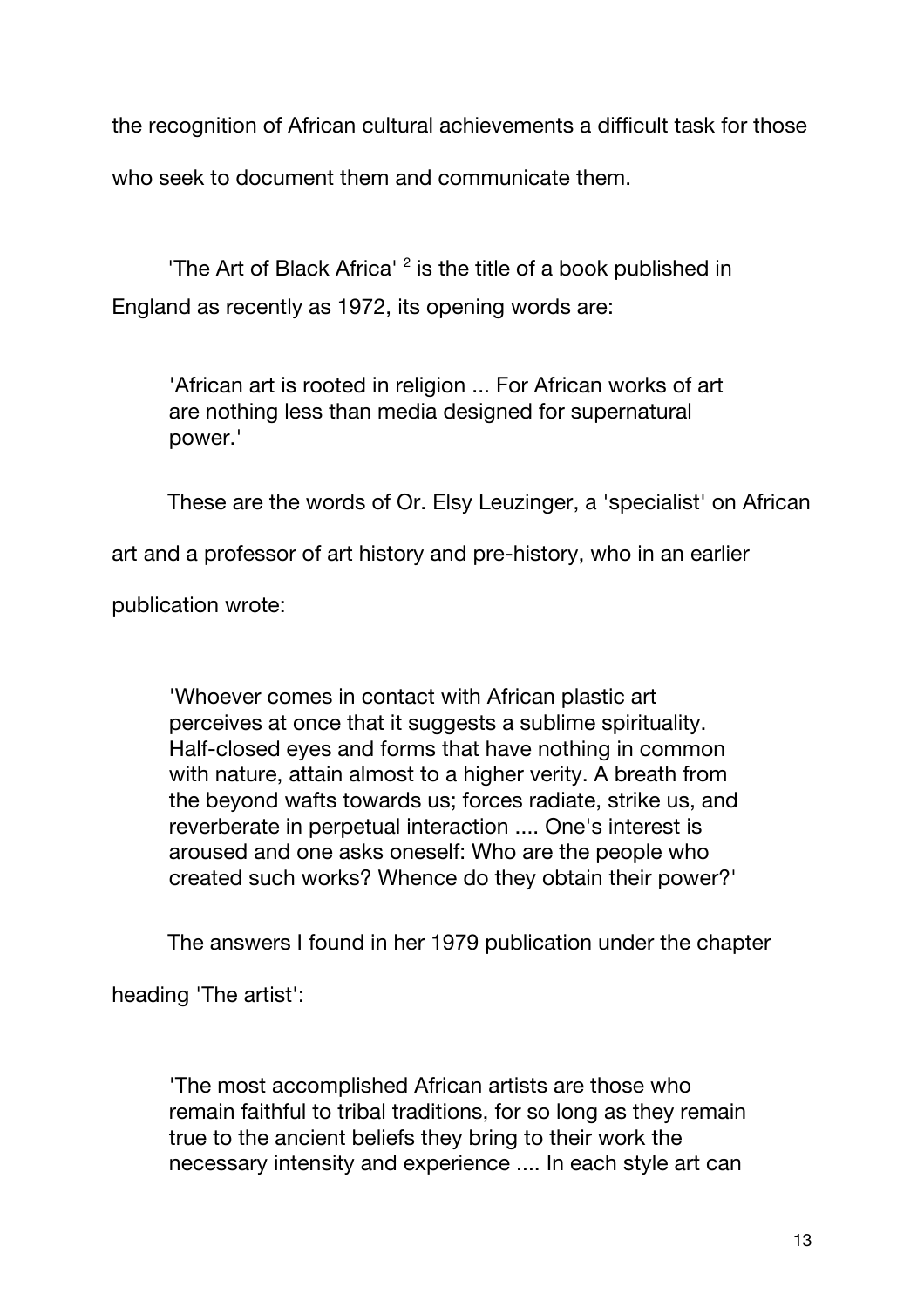develop in a personal manner; in each, one may identify the talent of a sensitive master, for the African is quite capable of appreciating a masterpiece and of paying due respect and esteem to the artist.'

I believe Dr. Leuzinger's book would benefit from a change of title; something with less radical assumption, and more truthful like -

'Traditional cult figure sculptures and masks'. Its content would be less misleading, to say the least, if somewhere in the text she stated that this was her subject. For it is Or. Leuzinger's professional opinion that there is only one relevant kind of African expression. the traditional cult figure, sculpture found mainly in Western and Central Africa; this is the Black Africa to which the book's title refers. The rest of the Continent's expression holds less interest for her, and I have to wonder which colour would to her be descriptive of Egyptian funerary art or Khoisan rock art?

I have up to now been rather negative in my assessment of the state of documentation. My views have been shaped by many frustrated years in libraries and bookshops. There are many who share this experience with me. Yet I must be fair to all those good pieces of documentation that have been of great value to me as an artist. It took a lot of sifting to find them, indicating that there is room for improvement.